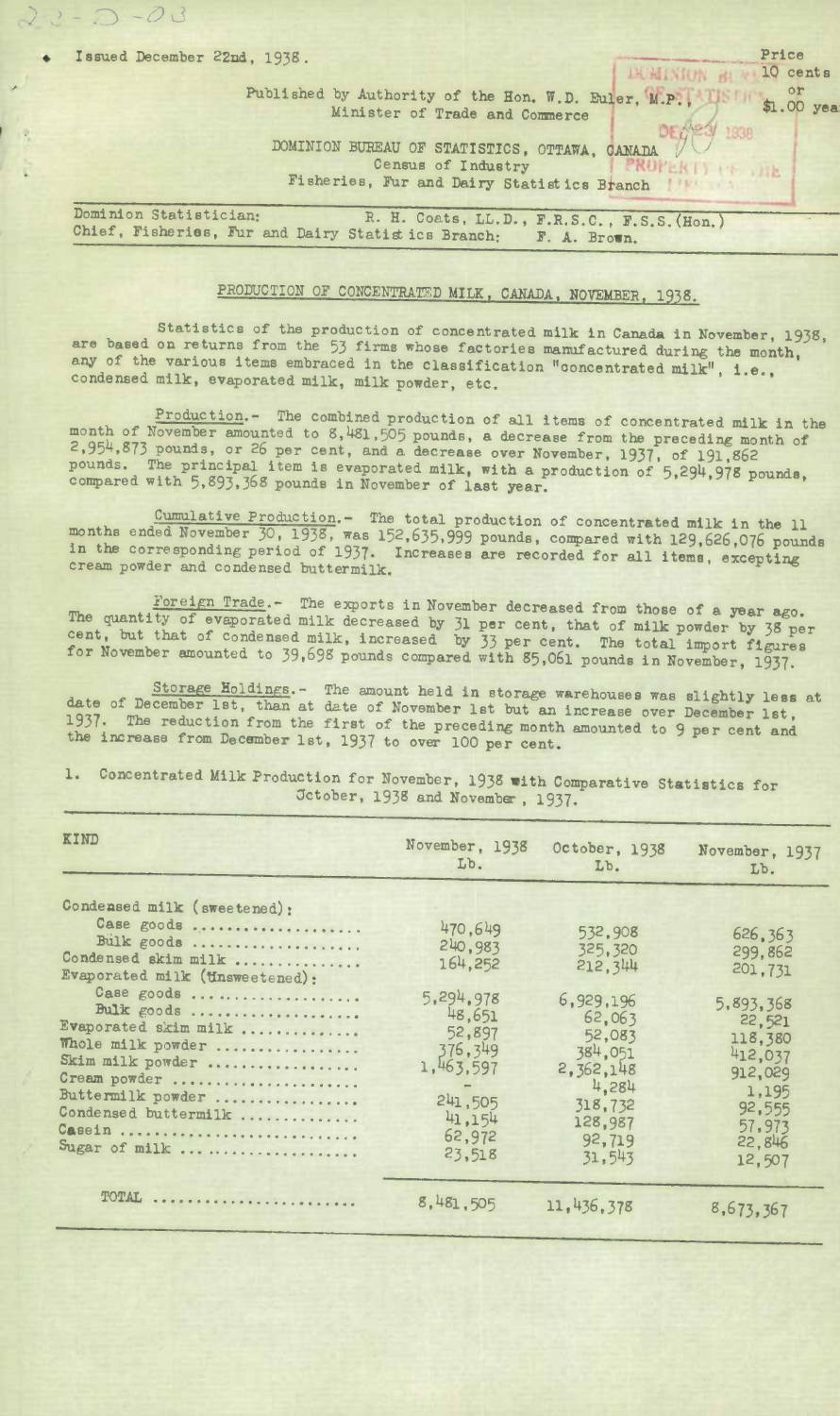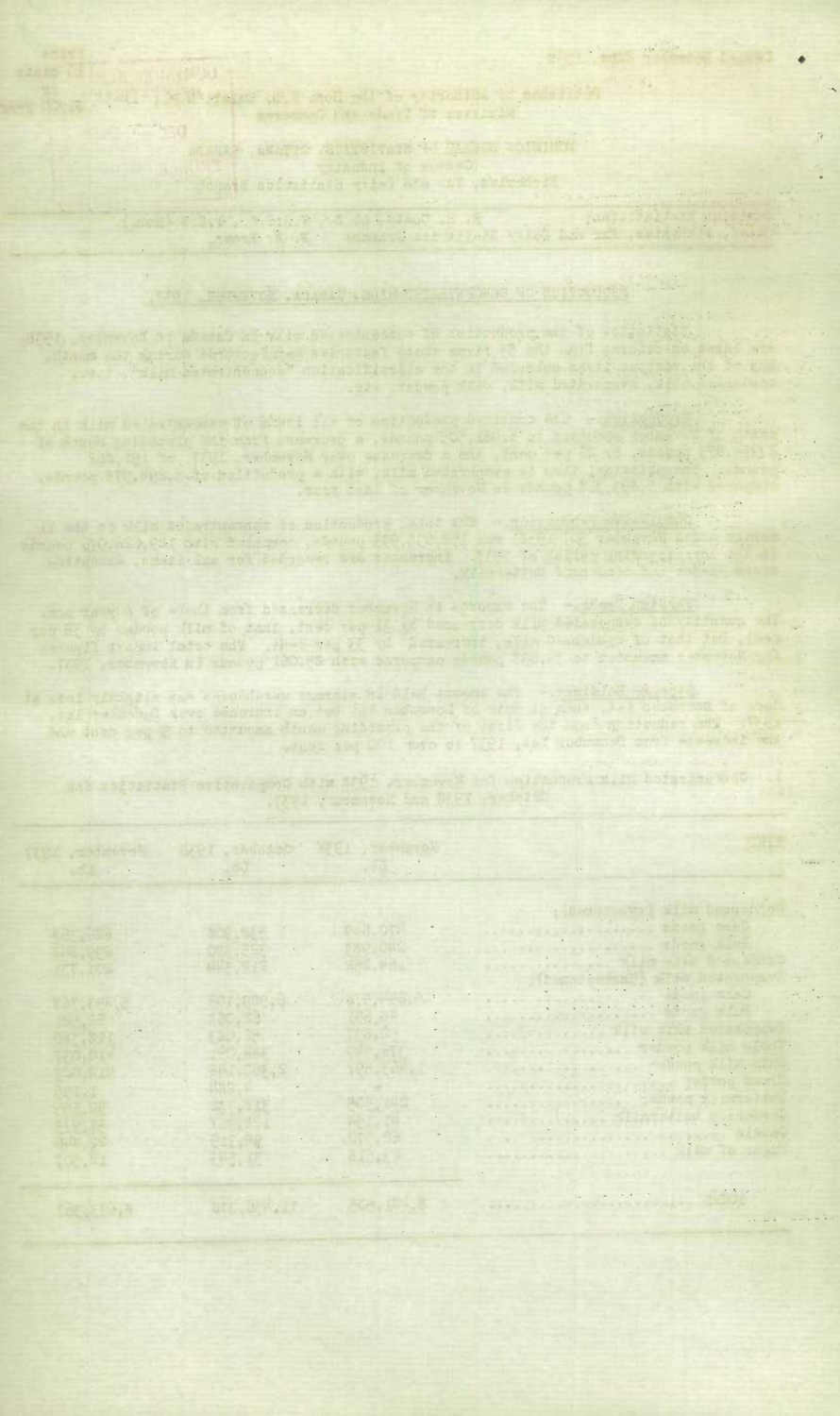$2<sub>1</sub>$ Cumulative Production of Concentrated Milk for the eleven Months Ended November 30, 1938, with Comparative Statistics for the eleven Months ended November 30, 1937.

|                                |             | Eleven Months Ended November, 30: |  |
|--------------------------------|-------------|-----------------------------------|--|
| Kind                           | 1938        | 1937                              |  |
|                                | Lb.         | Lb.                               |  |
| Condensed Milk: (Sweetened)    |             |                                   |  |
| Case goods                     | 5,267,401   | 6,848,881                         |  |
| Bulk goods                     | 3,900,112   | 3,209,993                         |  |
| Condensed skim milk            | 4,655,966   | 4,461,825                         |  |
| Evaporated milk: (unsweetened) |             |                                   |  |
| Case goods                     | 99,694,651  | 85,496,075                        |  |
| Bulk goods                     | 603,639     | 367,535                           |  |
| Evaporated skim milk           | 637,097     | 1,389,574                         |  |
| Whole milk powder              | 6,361,590   | 5,181,220                         |  |
| Skim milk powder               | 24,500,132  | 16,967,619                        |  |
| Cream powder                   | 26,039      | 31,044                            |  |
| Buttermilk powder              | 4,062,833   | 2, 214, 200                       |  |
| Condensed buttermilk           | 1,199,719   | 2,305,588                         |  |
| Casein                         | 1,440,717   | 968.944                           |  |
| Sugar of milk                  | 286,103     | 183.578                           |  |
| TOTAL                          | 152,635,999 | 129,626,076                       |  |

Production by Months of Condensed Milk, Evaporated Milk and Skim Milk Powder for the period January to November, 1938.

|           | Condensed Milk |            | Evaporated Milk | Skim Milk  |             |
|-----------|----------------|------------|-----------------|------------|-------------|
|           | Case goods     | Bulk goods | Case goods      | Bulk goods | Powder      |
|           | Lb.            | Lb.        | Lb.             | Lb.        | Lb.         |
| Jamary    | 432.689        | 204,426    | 5,756,016       | 63,342     | 1,079,773   |
| February  | 344.599        | 253,437    | 5.320.376       | 31,153     | 964,782     |
| March     | 430,053        | 484,978    | 8,245,340       | 65,190     | 1, 354, 536 |
| April     | 536,249        | 377,372    | 10, 495, 117    | 54,932     | 2,067,606   |
| May       | 797, 323       | 447,573    | 13, 211, 635    | 33,557     | 2,860,486   |
| June      | 329,629        | 470,419    | 15, 152, 156    | 47,189     | 3, 457, 691 |
| July      | 662,408        | 358,171    | 11,485,875      | 71,572     | 3,205.637   |
| August    | 274,949        | 378,635    | 9,839,984       | 67.064     | 2,992,820   |
| September | 455,945        | 358,798    | 7.963.978       | 58,926     | 2,691,056   |
| October   | 532,908        | 325,320    | 6,929,196       | 62,063     | 2,362,148   |
| November  | 470,649        | 240,983    | 5,294,978       | 48,651     | 1,463,597   |

14• Imports and Exports of Concentrated Milk Products, November, 1938, with Comparative Statistics for October, 1938 and November, 1937 (a)

|                                                            | Quantity Imported       |                           |                                   | Quantity Exported                     |                                 |                                 |
|------------------------------------------------------------|-------------------------|---------------------------|-----------------------------------|---------------------------------------|---------------------------------|---------------------------------|
| Kind                                                       | November<br>1938<br>Lb. | October<br>1938<br>$Lb$ . | November<br>1937<br>Lb.           | November<br>1938<br>Lb.               | October<br>1938<br>Lb.          | November<br>1937<br>Lb.         |
| Condensed Milk<br>Evaporated Milk<br>Milk Powder<br>Casein | 580<br>145<br>38,973    | 125<br>358<br>303         | 6.919<br>and-<br>45.044<br>33,098 | 310,300<br>2,818,100<br>286,800<br>50 | 132,800<br>2,383,400<br>474,800 | 233,800<br>4,065,100<br>465,900 |

5. Stocks of Concentrated Milk in Cold Storages, Warehouses, and Dairy Factories, December 1, 1938 with Comparative Statistics for November 1, 1938 and December 1, 1937 (b)

| Kind                 | December 1, 1938<br>$Lb.$ (c) | November 1, 1938<br>$Lb.$ (c) | December 1, 1937<br>Lb. |
|----------------------|-------------------------------|-------------------------------|-------------------------|
| Condensed Milk       | 1,121,953                     | 745.019                       | 555.123                 |
| Condensed skim milk  | 340.949                       | 517,128                       | 117.888                 |
| Evaporated milk      | 15, 375, 267                  | 17,575,854                    | 10, 245, 232            |
| Evaporated skim milk |                               |                               | 12.784                  |
| Whole milk powder    | 1,476,377                     | 1,612,925                     | 485,997                 |
| Skim milk powder     | 6,665,402                     | 6,872,378                     | 1,248,893               |
| Buttermilk powder    | 1,232,491                     | 1,463,682                     | 153,731                 |
| Cream powder         | 6,222                         | 7,051                         | 1,521                   |
| Casein               | 502,059                       | 508,062                       | 67,480                  |
| TOTAL                | 26,720,720                    | 29,302.099                    | 12,888,649              |

(a) External Trade Report - "Imports and Exports of Milk and Its Products and Eggs".

(b) Agricultural Branch - "Stocks of Dairy and Poultry Products".

(c) Owned and held by and / or for manufacturers.